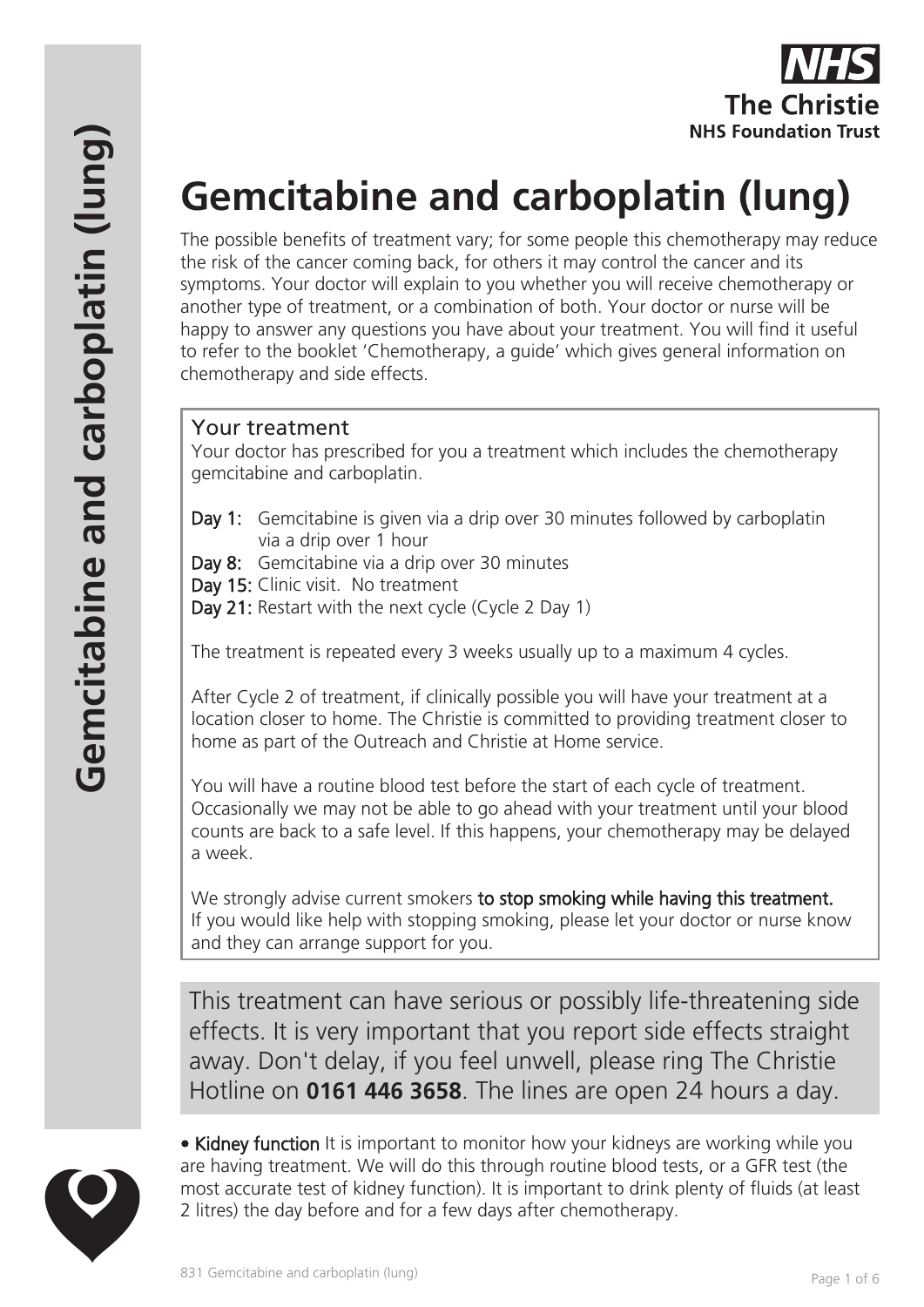# Increased risk of serious infection:

You are vulnerable to infection while you are having chemotherapy. Minor infections can become life-threatening in a matter of hours if left untreated. Symptoms of infection include fever, shivering, sweats, sore throat, diarrhoea, discomfort when you pass urine, cough or breathlessness. We recommend that you use a digital thermometer so you can check your temperature. You can buy one from your local chemist. You may be given injections or antibiotics to help reduce the risk of having a serious infection.

#### If your temperature is 37.5ºC or above, or below 36ºC or you have symptoms of an infection, contact The Christie Hotline straight away.

#### Flu vaccinations

Is it alright for me to have a flu jab during the time I'm having chemotherapy? It's safe to have a flu jab, but depending on the sort of chemotherapy you have had, it may not give quite as much protection against infection as usual. Some patients may need two vaccinations. However, if you're thinking of having any other vaccinations, do check with your Christie doctor first, because some vaccines should be avoided.

## Possible side effects

Chemotherapy can cause many different side effects. Some are more likely to occur than others. Everyone is different and not everyone gets all the side effects. Most side effects are usually temporary, but in some rare cases they can be life-threatening. It is important to tell your hospital doctor or nurse about any side effects so they can be monitored and, where possible, treated.

# Common side effects (more than 1 in 10)

#### • Kidney function

Carboplatin occasionally will cause problems with your kidney function. Blood tests will be taken to check your kidney function and this will be closely monitored at each clinic visit.

It is important to monitor how your kidneys are working while you are having treatment. We will do this through routine blood tests or GFR test (most accurate test of kidney function). It is important to drink plenty of fluids (at least 8 cups) the day before and for a few days after chemotherapy.

## • Anaemia (low number of red blood cells)

While having this treatment you may become anaemic. This may make you feel tired and breathless. Let your doctor or nurse know if these symptoms are a problem. You may need a blood transfusion.

## • Bruising or bleeding (Warning!)

This treatment can reduce the production of platelets which help the blood clot. Tell your doctor if you have any unexplained bruising or bleeding, such as nosebleeds, bloodspots or rashes on the skin, and bleeding gums. You may need a platelet transfusion.

## • Nausea and vomiting (sickness)

Nausea and vomiting are commonly associated with chemotherapy but the severity of this varies from person to person. Anti-sickness medication may be given along with your chemotherapy to prevent this. You will also be given anti-sickness tablets to take at home. If you continue to feel or be sick, contact your GP or this hospital, because your anti-sickness medication may need to be changed or increased.

#### • Skin rash

You may develop a skin rash. This is usually mild and easily treated. Please tell your doctor on your next visit.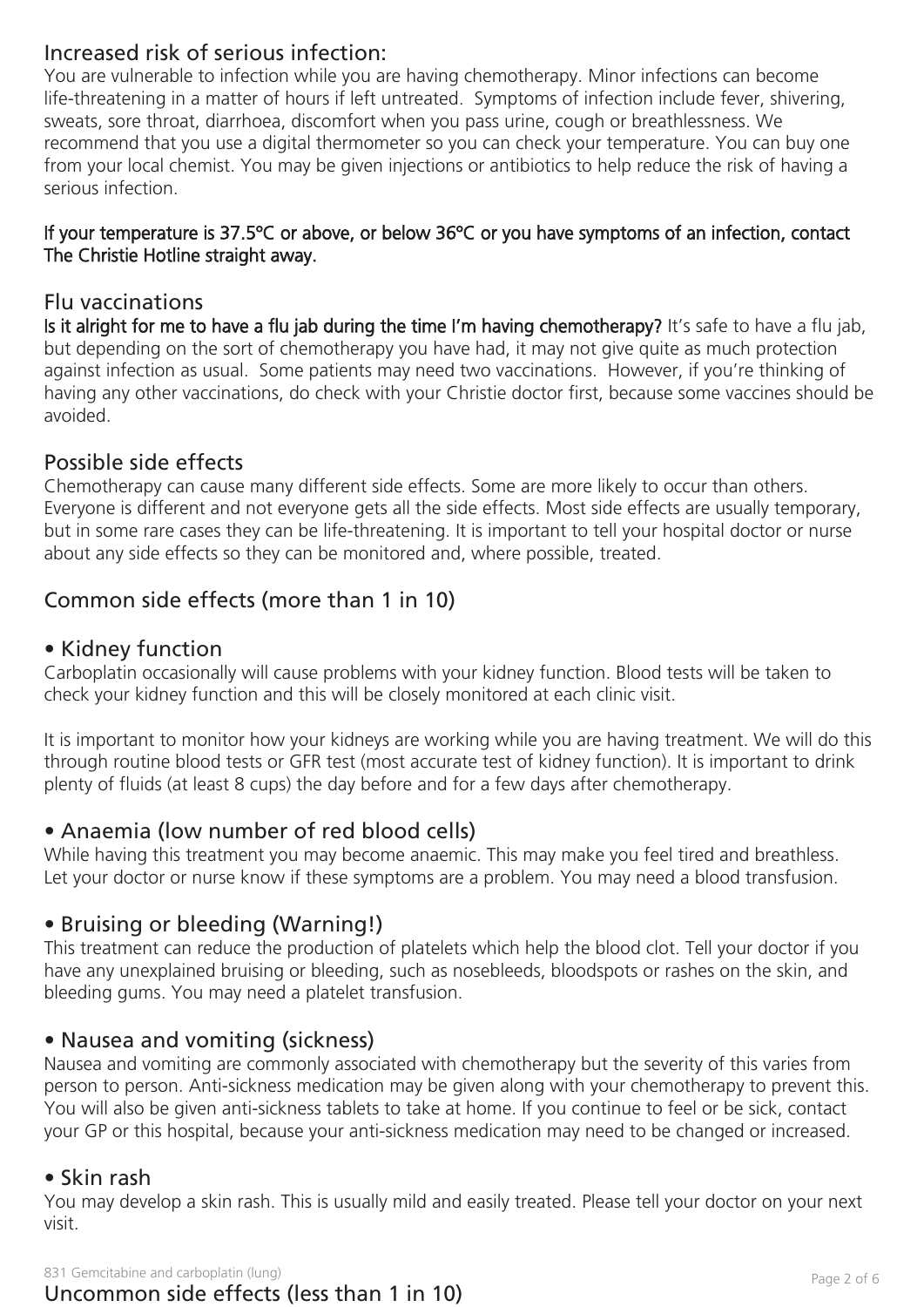# • Hair thinning (common)

You will not usually lose your hair with this chemotherapy but some people do have some thinning of their hair. Please remember that this is a temporary side effect and your hair will grow back normally when your treatment is completed. Very rarely, hair loss can be permanent.

The cancer information centre offers a coping with hair loss service to all patients where support, information and advice will be given. Drop in, contact 0161 446 8100 or email informationcentre@christie.nhs.uk.

Information about the wig service can also be found here and vouchers for wigs can also be obtained for eligible patients. The wig room also provides a drop in service, please see The Christie leaflet 'The wig fitting service' for further information.

The Maggie's Centre runs a Talking Heads hair loss support workshop for anyone who is anticipating or experiencing hair loss (both men and women). These sessions cover the practicalities of hair loss as well as offering support with its emotional impact. Contact Maggie's on 0161 641 4848 or email manchester@maggiescentres.org.

#### • Lethargy

Chemotherapy often makes you feel tired and lacking in energy. It can be frustrating when you feel unable to cope with routine tasks. If you do feel tired, take rest and get help with household chores. If necessary, take time off work. Gentle exercise such as a daily walk can be beneficial.

## • Flu-like symptoms and headaches

Some chemotherapy may cause flu-like symptoms such as fever, aches and pains and shivering about 3 to 5 hours after it is given. These symptoms are temporary and should go within 12 to 24 hours. Paracetamol will help. If your symptoms are particularly severe, tell your doctor on your next visit.

## • Fluid build-up (oedema)

Sometimes fluid can build up in your legs and ankles which can cause mild swelling. This is oedema. Tell your doctor or nurse if fluid builds up. If your ankles or legs swell it can help to put your legs up on a footstool or cushion. The swelling usually gets better after your treatment ends.

# Uncommon side effects (less than 1 in 10)

#### • Strange taste

Occasionally during treatment you may experience a strange taste, sometimes described as metallic or bitter. A strongly flavoured sweet or mint will help to disguise this.

## • Tingling and numbness in the fingers or toes

This is uncommon and it is usually only mild and temporary. On rare occasions, this may be permanent. You should report these symptoms to your doctor on your next hospital visit.

## • Sore mouth

Your mouth may become sore or dry, or you may notice small mouth ulcers during this treatment. Drinking plenty of fluids and cleaning your teeth regularly and gently with a soft toothbrush can help to reduce the risk of this happening. We can prescribe a mouthwash for you to use during treatment. You can dilute this with water if your mouth is sore. Ask your doctor or nurse for further advice. There is also general mouth care information in the chemotherapy booklet. If you continue to have a sore mouth, please contact The Christie Hotline on 0161 446 3658.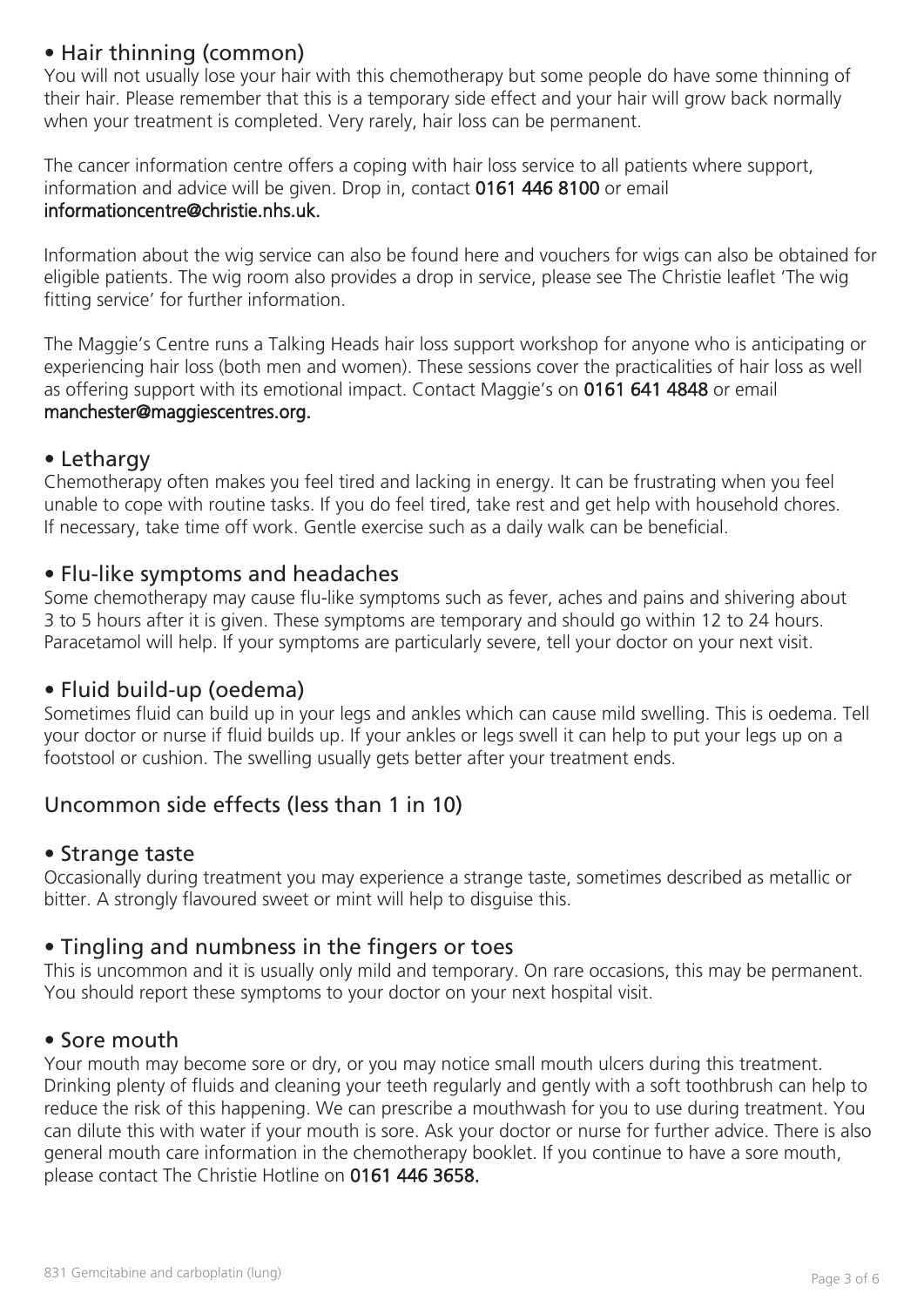## • Upset bowels

You may get upset bowels with this chemotherapy:

Diarrhoea If this becomes a problem while you are having treatment, anti-diarrhoea tablets can be bought from a pharmacy or prescribed by your GP for a temporary period until this is resolved. If the problem persists contact The Christie. Ask the staff for a copy of 'Eating: help yourself' which has useful ideas about diet when you are having treatment.

Constipation Try to drink plenty of fluids and eat foods high in fibre. Tell your doctor who may prescribe a suitable laxative. Ask the staff for a copy of 'Eating: help yourself' which has useful ideas about diet when you are having treatment.

## • Tinnitus and high frequency hearing loss

You may develop tinnitus (ringing in the ears), this sensation should subside when your treatment finishes. High frequency hearing loss can also occur with this chemotherapy, this may be permanent.

#### • Drowsiness

Gemcitabine may cause drowsiness. Take care if you are driving or operating machinery following the treatment.

# Rare side effects (less than 1 in 100)

## • Blood clots (Warning!)

During chemotherapy you are more at risk of blood clots in the legs (DVT) or lungs (PE). Occasionally these clots can be life-threatening. To help prevent clots, keep mobile and drink plenty of non-alcoholic fluids.

#### • Pulmonary toxicity

Very rarely, this type of chemotherapy can make your breathing worse (this is usually temporary) or cause inflammation of the lungs which may need treatment. If you notice persistent and worsening shortness of breath, please tell your doctor or nurse straight away.

#### • Extravasation

Extravasation is when chemotherapy leaks outside the vein. If you develop redness, soreness or pain at the injection site at any time please let us know straight away.

## • Immediate allergic reaction

Allergic reactions to carboplatin are uncommon. Please ask the staff for help *immediately* if you notice any of the following: fevers and chills, back pain and shortness of breath. Headaches and swelling of the face may occur **during** the time the drug is being given. If this happens please tell the staff straight away. Your doctor may prescribe further medication that can help to reduce these side effects.

## Serious and potentially life threatening side effects

In a small proportion of patients chemotherapy can result in very severe side effects which may rarely result in death. The team caring for you will discuss the risk of these side effects with you. Other medicines: Please ask your doctor at The Christie for advice about any other medication you are taking, including non-prescribed medicines, complementary therapies and herbal medicines.

## Other medicines:

Please ask your doctor at The Christie for advice about any other medication you are taking, including non-prescribed medicines, complementary therapies and herbal medicines.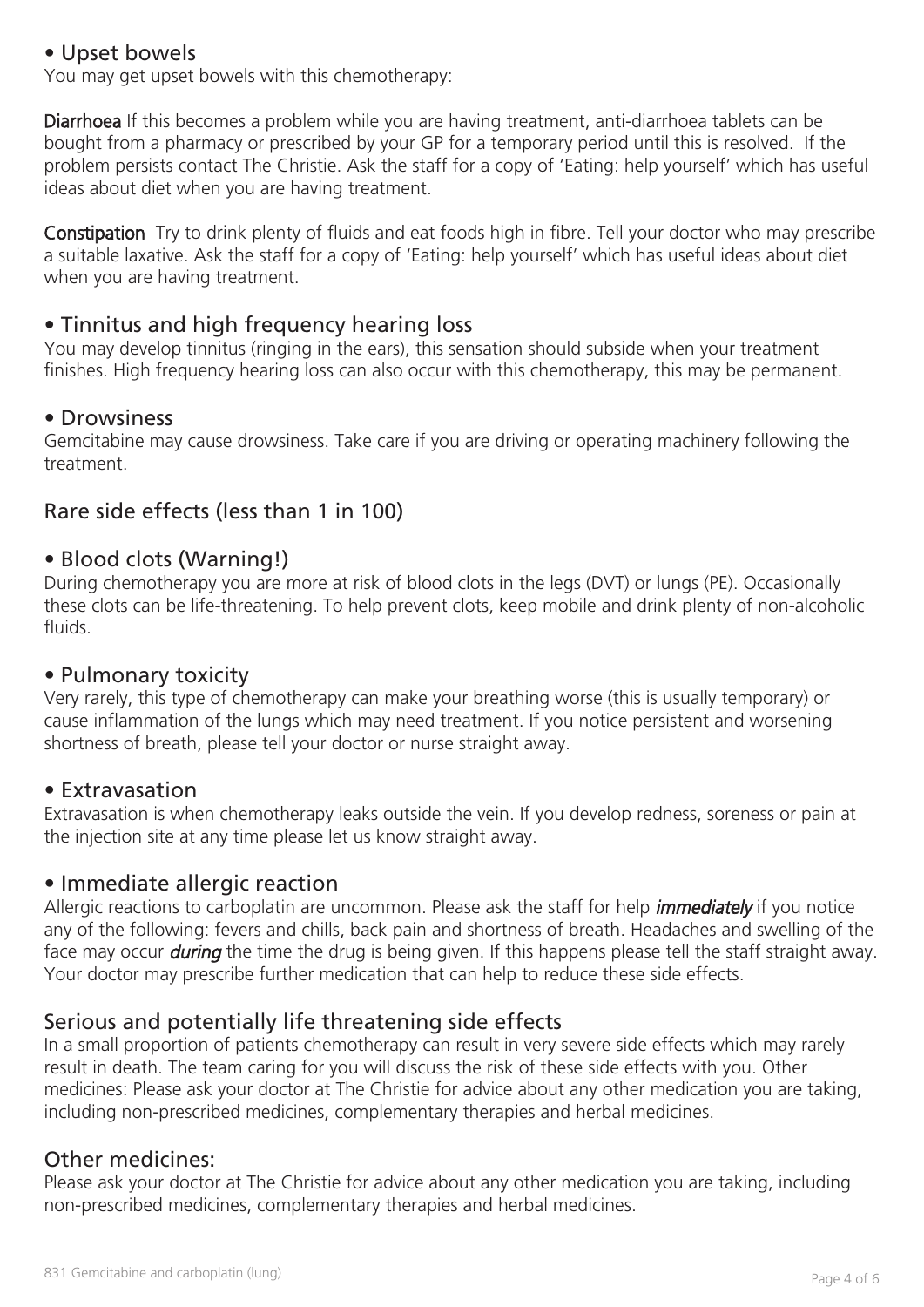# Sex, contraception and fertility

Protecting your partner and contraception: We recommend that you or your partner use a condom during sexual intercourse while you are having the course of chemotherapy. Chemotherapy is dangerous to unborn babies and this will also protect you and your partner from any chemotherapy drugs that may be present in semen and in the vagina. If you suspect that you may be pregnant please tell your doctor immediately.

Fertility: This chemotherapy may affect your ability to have children. Your doctor or nurse should have discussed this with you. If not, please ask them before you start treatment.

#### For female patients only

Loss of periods: Due to the effect of chemotherapy on the ovaries, you may find that your periods become irregular or stop. This is more likely in women over the age of 40 when most women will notice some change in their periods. It is less common in women under the age of 40 but does still happen and can result in significant menopausal symptoms (see section below). Even if your periods stop completely during chemotherapy your periods may come back several years later. This means that you may be able to become pregnant even many years after chemotherapy. It is very important to use contraception if you don't want to get pregnant.

Menopausal symptoms: When the ovaries stop working due to chemotherapy or during a natural menopause most women experience symptoms such as hot flushes, sweats (night and day) and vaginal dryness. These hormonal changes can make the vagina feel as though it has shrunk and become less easy to stretch. This is called vaginal atrophy and can result in discomfort, pain on sexual intercourse, itching and recurrent urine infections. If your ovaries don't start to work again the vaginal symptoms can be permanent, although the flushes and sweats tend to reduce and stop over a small number of years. Some women who have already gone through menopause may notice their symptoms worsening for a time after chemotherapy.

The vaginal symptoms can start early and the longer they are left the harder they can be to treat. Please contact your specialist nurse either in clinic or by phone when the symptoms first develop if you would like help. Symptoms can be managed in several ways including gels, essential oil pessaries and sometimes local oestrogen replacement. You may also find it helpful to request the booklet 'Menopausal symptoms and breast cancer' by Breast Cancer Now (either from your specialist nurse, the cancer information centre at The Christie, or online).

## Late side effects

Some side effects may become evident only after a number of years. In reaching any decision with you about treatment, the potential benefit you receive from treatment will be weighed against the risks of serious long term side effects to the heart, lungs, kidneys and bone marrow. With some drugs there is also a small but definite risk of developing another cancer. If any of these problems specifically applies to you, the doctor will discuss these with you and note this on your consent form.